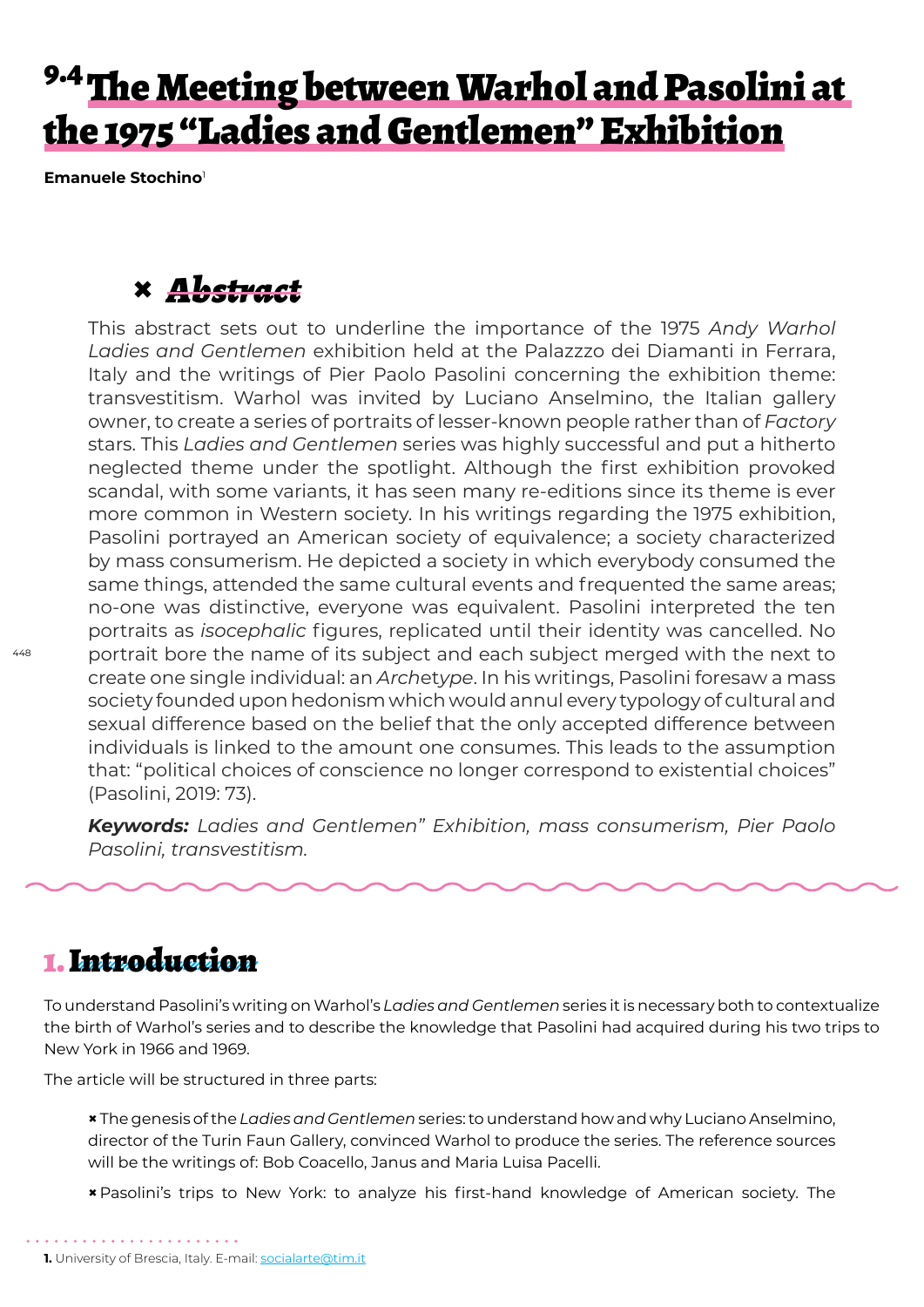reference sources will be the interviews: "A Marxist in New York" (1966) by Oriana Fallaci, "he interview by Giuseppe Cardillo, 1969, Pasolini's personal notes and the writings of Enzo Siciliano.

**×** Pasolini's writing on the Warhol series. Pasolini's vision of Warhol's works will be analyzed from both an artistic and social point of view. The reference source will be Pasolini's own notes as well as the manuscript of the presentation of the *Andy Warhol Ladies and Gentlemen* exhibition, which was held at the Anselmino Gallery in Via Manzoni, Milan, in 1976.

### 2. The Genesis of the Ladies and Gentlemen Portrait Series

The idea for the *Ladies and Gentlemen* series came from the renowned art dealer Luciano Anselmino. The sources which will be cited below include extracts from Maria Luisa Pacelli's interview with Franco Farina and some passages from the book "Holy Terror. Andy Warhol Close Up" by Bob Coacello who was Warhol's assistant. These sources reveal some discrepancies concerning the way in which Anselmino's idea was communicated to Warhol.

In the interview carried out by Maria Luisa Pacelli (MPL) with Franco Farina (FF) the former director of the Civic Gallery of Modern Art at Palazzo dei Diamanti in Ferrara, one reads:

MPL

about, he told me that one day Anselmino When I asked Janus who had the idea to create a series on transvestites and how it came had come into the gallery [NA il Fauno], excited, and had told him about an idea that had come to him that night. Then, after a brief conversation between the two, Anselmino called Warhol on the phone and told him about his idea with infectious enthusiasm. FF

> The fact that Anselmino found a buyer<br>[Carlo Monzino] for all the paintings before they were even completed<br>certainly carried some weight, and soon after, he also found an exhibition venue in a public space, in Ferrara."

> > (Pacelli, 2015: 43-44)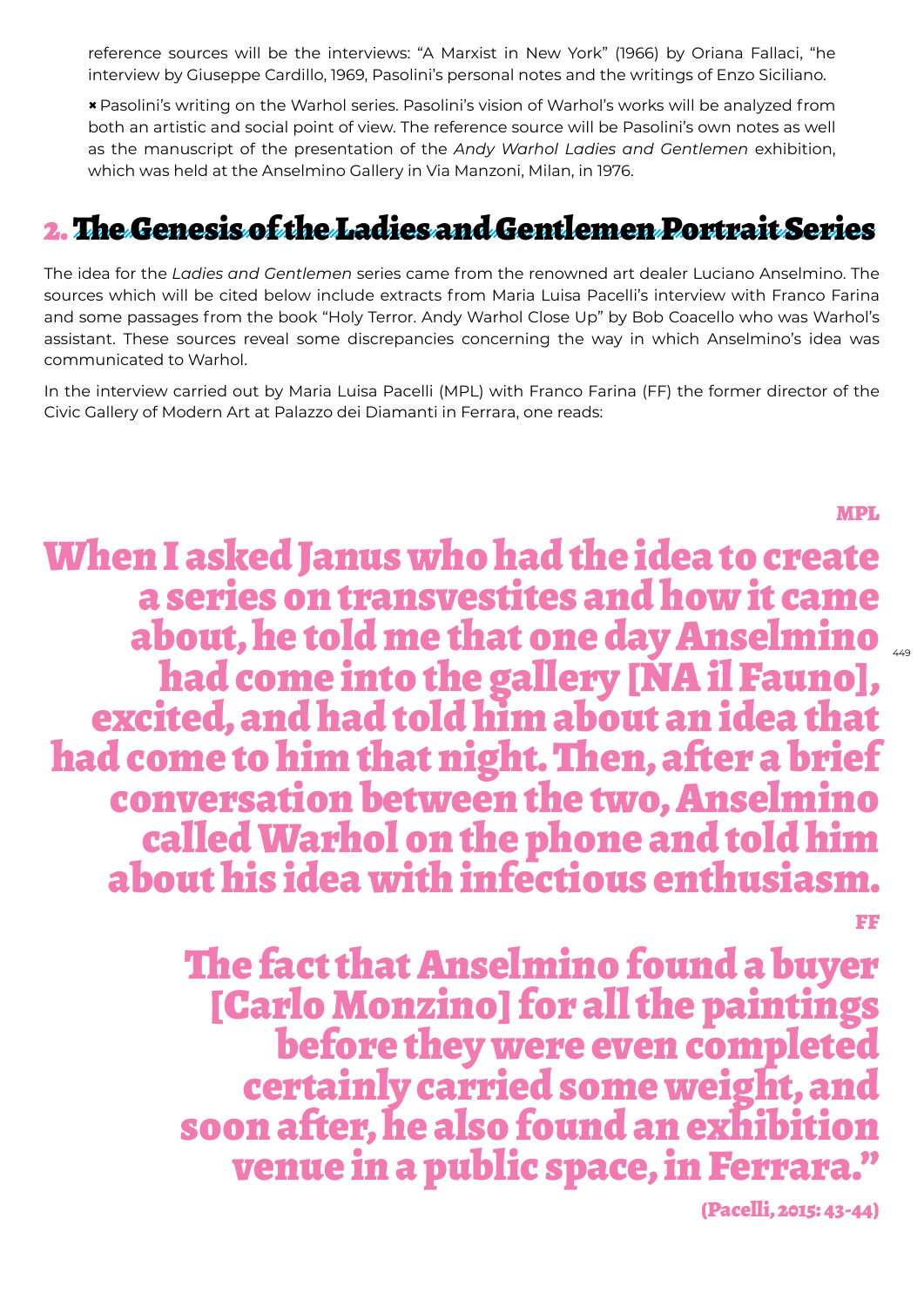Bob Coacello in "Holy Terror. Andy Warhol Close Up" stated that in August 1974 he and Warhol, who were returning from Switzerland, drove to Turin to sign one hundred portraits by Man Ray, commissioned by Luciano Anselmino, owner of the Fauno Gallery.

In the chapter "Ladies and Gentlemen, Etc." Coacello wrote: *"*I [Coacello] was driven […] to Turin, to see a protègè of Iolas2, Luciano Anselmino whom we called Anselmino da Torino, because he looked more like a hairdresser than an art dealer*."*

In the morning, after having signed the Man Ray portraits, Warhol saw Anselmino. The latter proposed him a large, commissioned work, including both screen prints and paintings, for an amount of \$ 900,000<sup>3</sup> , a third of which was to be paid in advance. Anselmino insisted that the theme of the works was to be *transvestitism*.

At first, Warhol declined. However, after a few hours, an ever-adamant Anselmino, reproposed the idea to Warhol with one modification:

*\*"They shouldn't be beautiful transvestites who could pass for women, but funny-looking ones, with heavy beards, who were obviously men trying to pass as women." (Coacello, 2014, p. 297)*

Eventually, Warhol accepted the commission and himself suggested where the right people to sit for the portraits could be found: the Gilded Grape in New York<sup>4</sup>.

Once back in New York, together with Robert Curtone, Coacello went to:

*\*"The Gilded Grape, a seedy drag bar in the Hell's Kitchen section of New York. For \$ 50 each, these performers agreed to come back to the studio to pose for an anonymous friend (Warhol). These Polaroids served as the source images for the prints and paintings [N/A for the exhibition Ladies and Gentlemen]." (Coacello, 2014, p. 221)*

450 the serigraphs. Warhol decided that the models should remain "impersonal" and "anonymous" (Craig, 2021). Fourteen people were chosen as models and five hundred Polaroids were taken. In the end, ten subjects were selected for the ten screen prints intended for the exhibition. The sitters' names were not mentioned in

In the *Ladies and Gentlemen* series, Warhol used Polaroid images taken by himself to create his prints and his paintings for the first time. Hitherto, Warhol had generally called upon other photographers to do this.

The new technique consisted of photographing the subjects in the studio with the Polaroid, silk-screen transfer on canvas of the Polaroids, pictorial intervention with paints based on synthetic polymers. (Del Puppo, 2019).

#### 3. Pasolini's Two Trips to New York

In October 1963, Pasolini embarked on his first journey to New York (Siciliano, 1989). He undertook this trip to present his film *Accattone* at the New York Film Festival.

Presented at the festival, this film represented Pasolini's Gramscian idea of society. The latter was intended as a dialectical contrast between two cultures, the *bourgeois* and the *prol*et*arian*. Pasolini's commitment, as a militant Marxist intellectual, was to spread a culture which was neither bourgeois nor hegemonic. Therefore, Pasolini's Marxist counterculture aimed to provide the proletarian masses with the tools to connect their aspirations and needs in a way which was organic. Through the full realization of its class consciousness, the proletariat would later have the motivation and the instruments sufficient for the renewal of society (Gramsci, 1975).

#### 

**2.** In 1944, Alexander Iolas had Warhol hold his first personal exhibition at the Hugo Gallery in New York and in 1987, he organized his last exhibition in Milan. Warhol's career took off thanks to Iolas' acquaintances. Warhol and Anselmino were both friends of Iolas who knew many artists both those who were well-established and those who were up-and-coming. At his gallery, Iolas promoted both exhibition organization and the sale of works by various artists amongst whom: Max Ernest, Magrit and Victor Brauner. For further information regarding Alexander Iolas see veda Fremont V. et al. (1999), Alexander the Great the Iolas Gallery,1955-1987[,Paul Kasmin Gallery](https://www.google.it/search?hl=it&q=inauthor:%22Paul+Kasmin+Gallery%22&tbm=bks) Press.

**3.** For Warhol, this was the most lucrative commission which he had hitherto received. (Coacello, 2014)

**4.** The club was located at the corner of Eight Avenue and 45th Street East.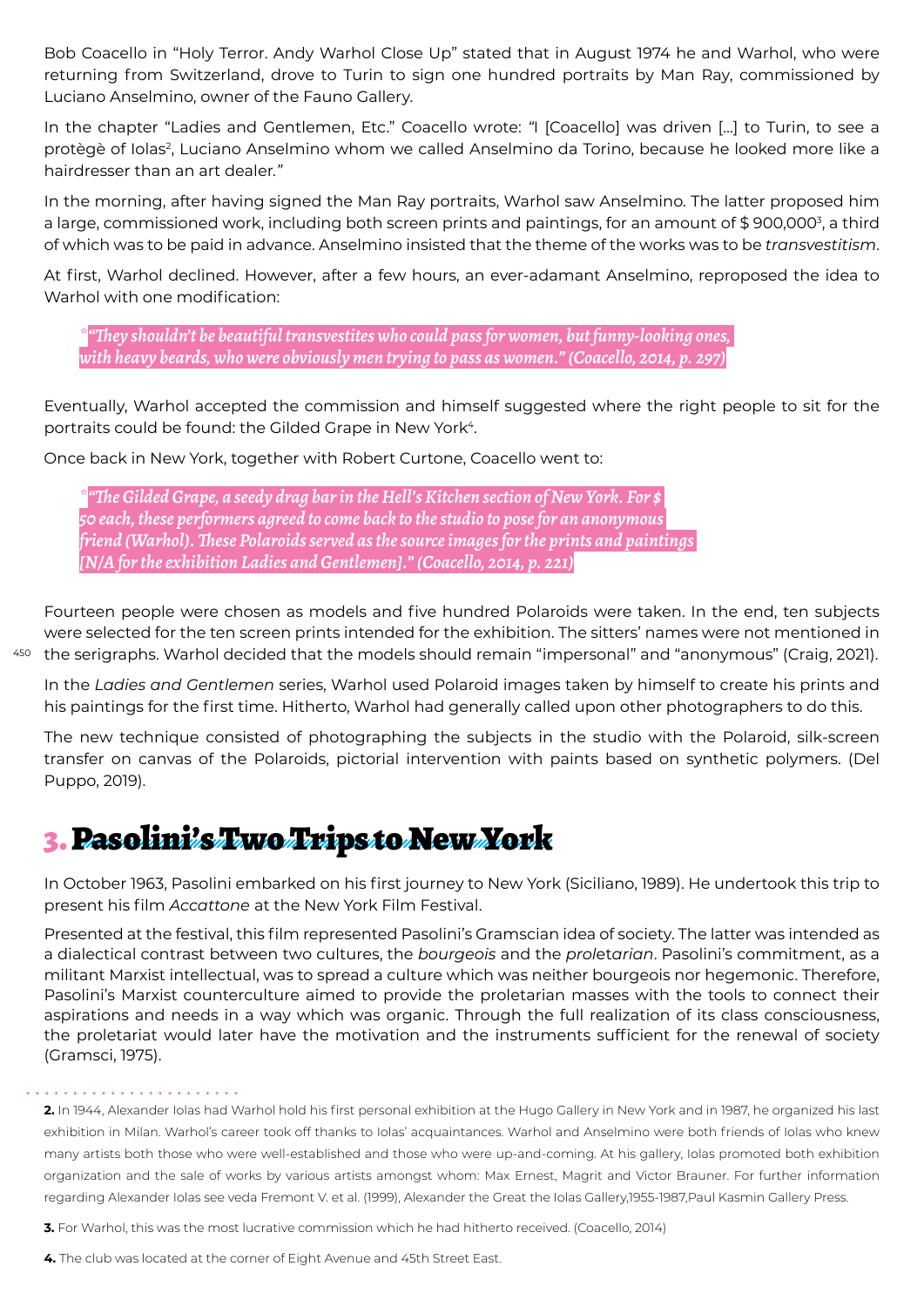*\*"Creating a new culture does not only mean making "original" discoveries individually, it also and especially means critically disseminating already discovered truths. or "socializing" them [...] and therefore making them become the basis of vital actions, an element of coordination and of an intellectual and moral order". (Gramsci, 1975, p. 1377)*

While in New York, Pasolini was interviewed by Oriana Fallaci who entitled her interview "A Marxist in New York"<sup>5</sup> .

Pasolini told Fallaci that he saw New York as:

*\*"A firework of races assimilated and made similar by the establishment itself [...]. I admire the American revolutionary world, of course my heart is for the poor black man and the poor Calabrian, and at the same time I respect the American establishment [...]. I must go back and further things. " (Pasolini, 1999a, p. 1602).*

Besides institutional meetings, Pasolini met the exponents of the Afro-American minority. He met representatives of the SNNC (Student Nonviolent Committee Coordinate) who presented him with a non-Marxist vision, to dialectically oppose the establishment

*\*"Communist collectivization does not necessarily (historically) lead the worker to complete participation in power, that is, to the participation of his own destiny [...]. The opposite is true, that is, the creation of an "anti-community" in which the worker comes from the exasperated democratic consciousness of the duty and right of complete participation in power. [the creation of anti-community], can consequently lead to the collectivization of goods. For Jimmy Garrett the Communists were "empty men" as they have the same stale ideas and the same bureaucracy " (Pasolini, 1991, p. 149)*

Pasolini was highly impressed by this non-Marxist democratic revolutionary vision based on the anticommunity to create community. Pasolini defined the SNNC's approach as being almost "mystical".

As the then President J.F. Kennedy, Pasolini saw in the civil rights struggle the epiphany of American social  $\;\;_{_{45\parallel}}$ union. Kennedy trusted that the principal way for union of the American people would only materialize should every American win recognition for their fundamental human rights from their co-nationals. (See Kennedy's Address on Civil Rights of 11 June, 1963).

In 1969, Pasolini made his second trip to New York for the presentation of his film *Porcile*. On this occasion he gave an interview to Giuseppe Cardillo, director of the Italian Cultural Institute.

Towards the end of the interview Pasolini highlighted "the recent anthropological change of Italian society*"*  (Pasolini, 2005, p. 62).

Owing to this swift social transformation, Pasolini underlined that the audience he had idealized during the first few years of the 1960's no longer existed and so, wishing to go beyond Gramsci's *National-Popular*, he set out to produce works for an elite in contraposition to *the masses* who he looked upon as being "antidemocratic, alienated and alienating" by definition (La Porta, 2012).

To defend his works from standardization, Pasolini told Cardillo*:*

*\*"In a world where ideally my public has changed, in a world where there is no longer the working class to which I am addressing [...] and that the transformation of the idea of bourgeoisie and people is spreading in the most unexpected ways […] objectively, my works will become more difficult and therefore I will turn to an elite." (Pasolini, 2005, p. 63)*

**5.** Published in *L'Europeo*, 13th October, 1966.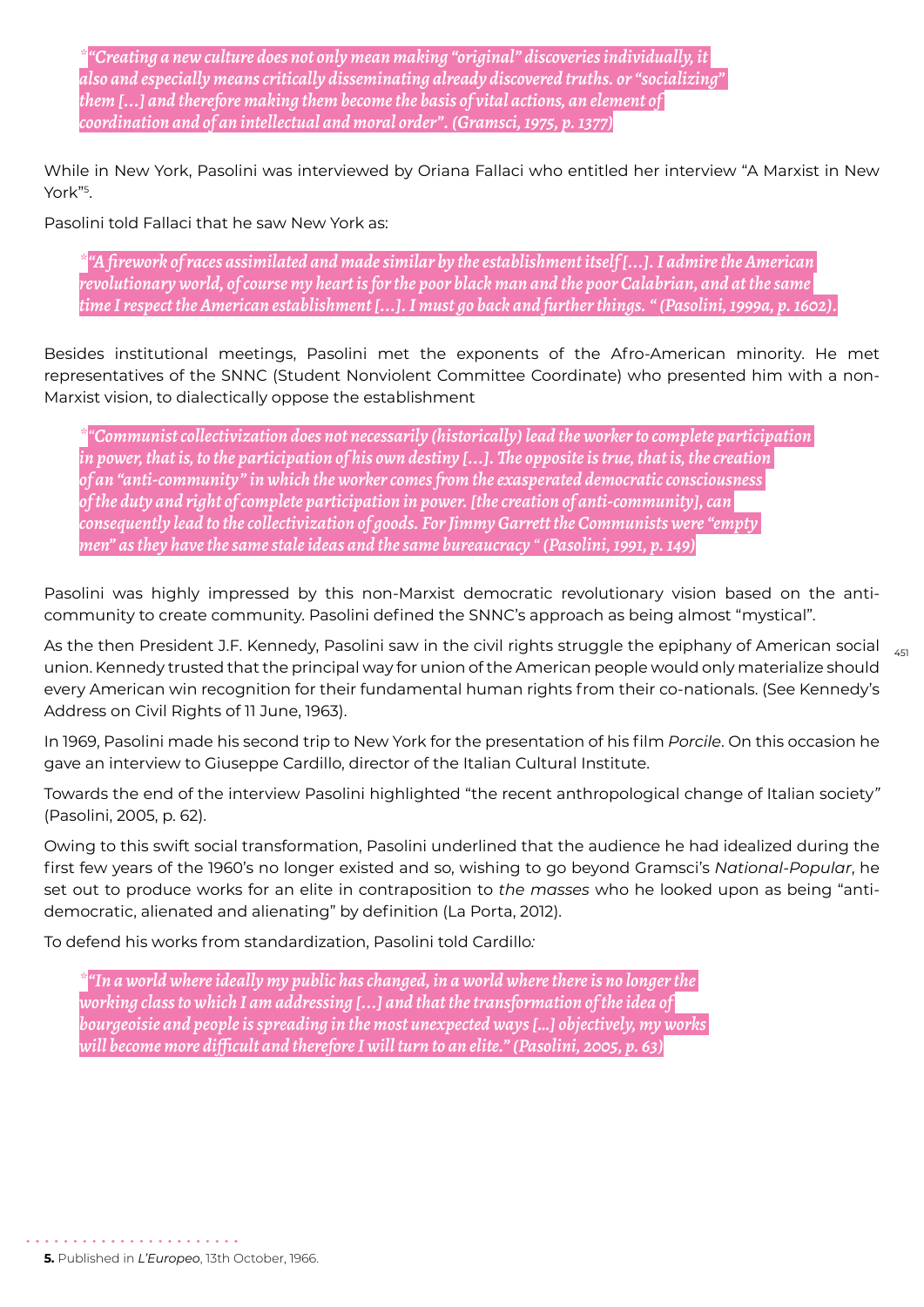# 4. The Two Italian Exhibitions *Andy Warhol Ladies and Gentlemen*

The *Andy Warhol Ladies and Gentlemen* exhibition took place twice in Italy, the exhibitions being just a few months apart. The first was held in Ferrata and the second in Milan.

In 1974, Anselmino contacted Carlo Farina, the then director of the Civic Gallery of Modern Art at the Palazzo dei Diamanti in Ferrara, to propose his exhibiting the new series *Ladies and Gentlemen* by Andy Warhol as a world premiere. Farina accepted the offer and made the Civic Gallery of Modern Art available as a venue.

For the organization of the exhibition Farina himself maintained regular correspondence with Warhol. The exhibition catalogue had already been commissioned by Anselmino from the Marzotta Foundation. The designated curator of the Ferrara catalogue was the art critic Janus (Scardino, 2008). The exhibition ran between October and December 1975, and given the great success it enjoyed, was extended by twenty days.

In 1975, Anselmino asked Pasolini to write an introduction to his catalogue of the *Andy Warhol Ladies and Gentlemen* exhibition, which was to be held at the Anselmino Gallery in January, 1976. The exhibition featured 250 screen prints size 65 cm by 95 cm (Del Puppo, 2019).

Towards the end of September 1975, Anselmino provided Pasolini with some photographic copies of the portraits to be exhibited and a cover letter in which he described the new technique which Warhol had used to create his works. The technique was based on the use of Polaroid photographs and acrylic colours.

Pasolini noticed that the photographs of the paintings did not bear the sitters' names and contacted Anselmino to obtain them. Pasolini's request was the first sign of an approach towards the subjects portrayed different from that of Warhol. That is, it was Warhol's belief that sitters "should remain impersonal and anonymous"; stripped of their individuality. Regarding this, Pasolini stated: *"*The impression is of being in front of a Ravenna fresco representing isocephalic figures all [...] frontal. Iterated to the point of losing their identity and being recognizable, like twins by the color of their dress.*"* (Pasolini, 1999a, p. 2711)

452 In 1966, Pasolini looked upon New York as "a firework of races assimilated and made analogous by the establishment itself", a belief which remained with him into the 1970's.

In his introduction, Pasolini gave weight to the disparity in perception of messages coming from the United States to Europe and vice versa.

Pasolini said: "A message from America to Europe implied unity, homogeneity, compactness: it comes from an entropy". (Pasolini, 1999 a, p. 2711)

On the contrary, a message from Europe to America implies: "All those divisions, splits, oppositions of reality*.*" (Pasolini, 1999 a, p. 2711)

Pasolini sees a metaphysical representation of the average American or an ontological expression.

*\*"The Model is stronger than the countless people who can pass through 42nd Street at seven o'clock on a summer evening." (Pasolini, 1999 a, p. 2711)*

With reference to transvestites, the model becomes more and more stringent. The model will allow the transvestite to move undisturbed or even proudly exhibiting his "diversity" while remaining in his ghetto (Pasolini, 1999b, p. 2713). It should be remembered that Warhol's idea was to portray transvestites who were not beautiful, that is, to create a grotesque representation of the already restricted model of the transvestite.

The paintings of the series *Ladies and Gentlemen* represent the Gilded Grape transvestites revealing neither emotion nor personality.

Pasolini said:

*\*"Warhol's message for a European intellectual is a sclerotic unity of the universe, in which the only freedom is that of the artist, who essentially plays with it in contempt." (Pasolini, 1999a, p. 2714)*